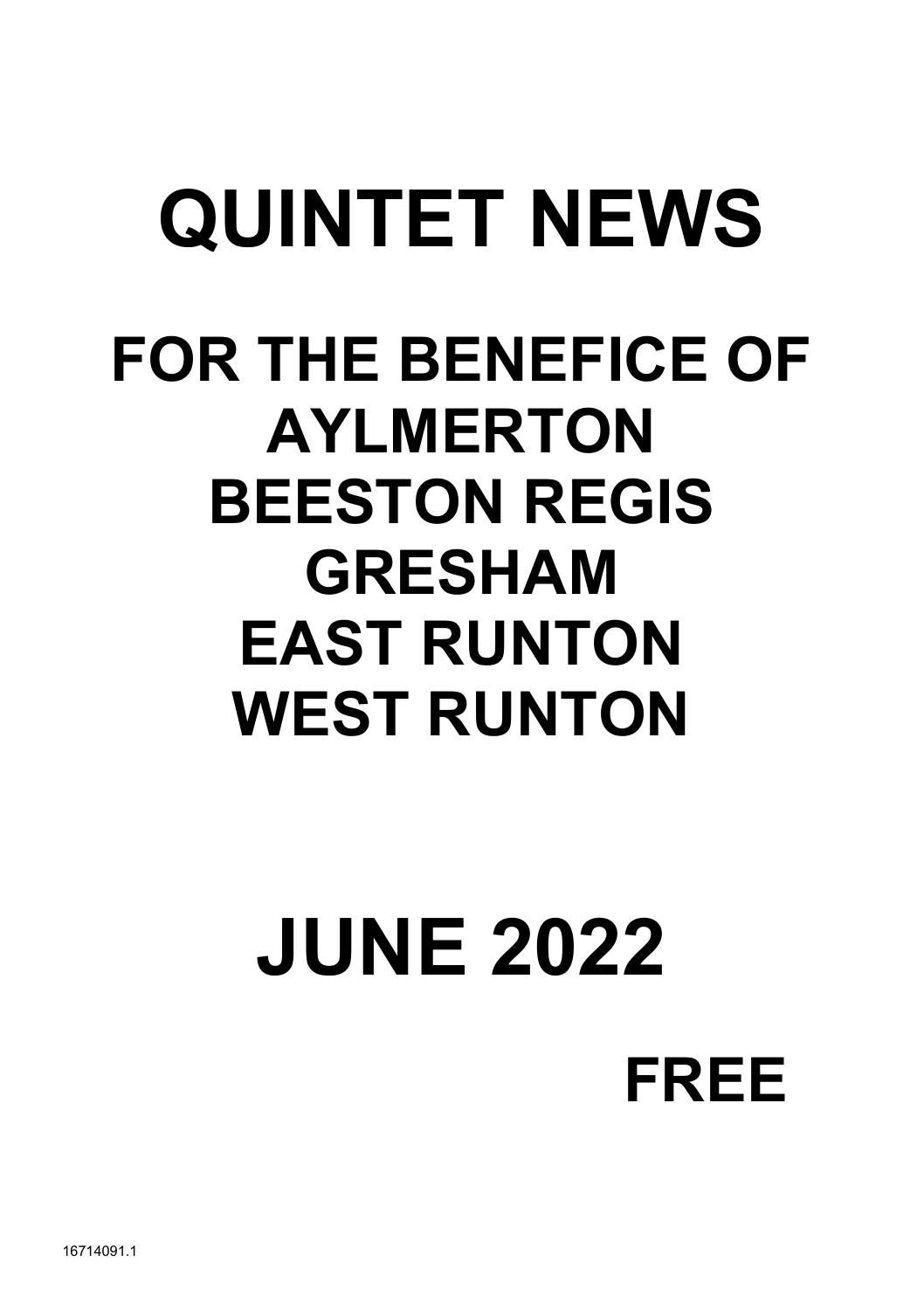#### HELLO FROM JEREMY

Dear Friends,

More and more I am being asked how effective our prayers can be in the big issues and terrible situations facing our world today. Tragic things happen all over the world, wholesale cruelty is taking place, things often seem to have got totally out of hand. How can our prayers affect such situations? The first answer to such a question is that our prayers keep the situation tied to God, they prevent him from being pushed out.

A second answer is that most sinful situations arise from wrong thinking, wrong attitudes, and wrong decisions within the spirits and minds of people, so that the struggle is basically spiritual. St Paul reminds us that our wrestling is not against human foes, but against cosmic powers, in which wrong thinking, mistaken ideas and motives, result in evil consequences.

When we pray in such circumstances we are engaged in spiritual warfare and may only use the weapons of God – truth, righteousness, faith, desire for peace, prayer. Sometimes such tragic things happen that we can only groan in dismay and compassion, which the Holy Spirit will turn into intelligible prayer. Prayer on such occasions may help us to see the hidden possibilities in seemingly hopeless situations and reveal the wrong thinking and behaviour which have produced them. Jesus taught us to pray that God's Kingdom should come, and his will be done in every situation. Our prayer may help create the right atmosphere for this to happen, and lead to some inspired initiative of love and indeed can change the world.

Intercession springs out of compassion and love for people, and a faith that the will of God is always completely good, loving, wise and effective, the best thing that could possibly be – done, even in the worst circumstances. In intercession we focus the love of God where the need is great. Our little human love calls to the infinitely greater love of God to come to the aid of those for whom we pray. In prayer the whole of eternity becomes opened up, the whole universe becomes accessible, every person beloved or in need is within reach – death is no barrier, the relationship of love built up in this life may still be maintained. Our prayer links us with God and the person for whom we are praying. Our prayers move with the speed of love, faster even than the speed of light, reinforced by the infinite love of God.

We sometimes wonder if our intercession is needed, for God wants to pour out his love and grace on all people. God may not need our involvement, but those for whom we pray do. Adding another link between them and God.

Intercession can be casual and uncostly. In the space of ten seconds we can mention a dozen names, and think that we have expressed our love and done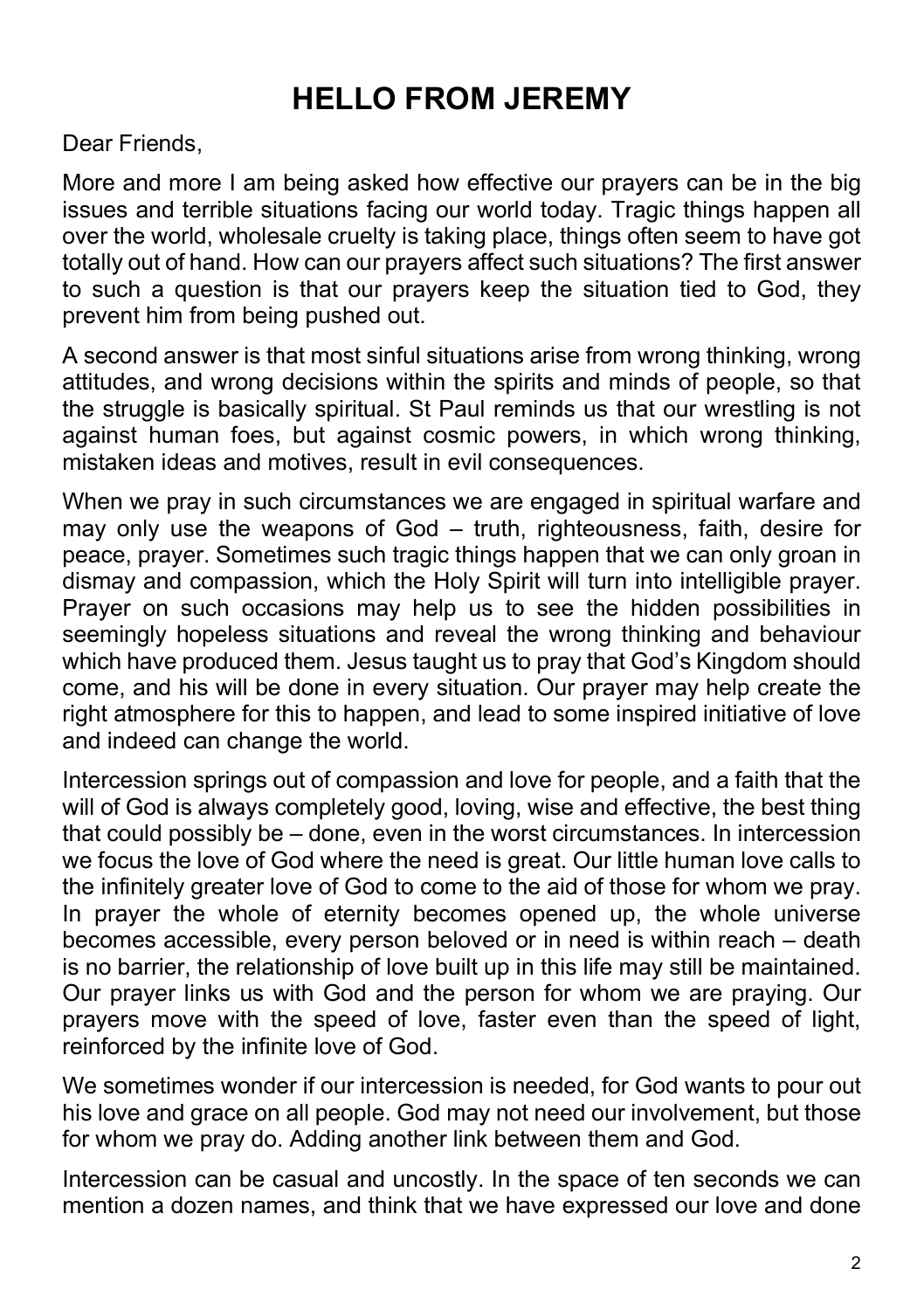our duty. We do not have to diagnose the person's need or tell God what to do. We leave God to do what in his love he knows to be needed. One of the shortest prayers was the message which Martha and Mary sent to Jesus, when their brother Lazarus lay at death's door – "Lord, he whom thou lovest is sick". I have found it helpful to hold a name lovingly and trustfully before God, his love is then invoked and magnifies our own human love and deepens our concern.

My love and blessing,



## PRAYER CORNER

Please pray for—

- Her Majesty The Queen as she celebrates 70 years of dedicated service to the country and the Commonwealth
- The Venerable Ian Bentley and his family
- For the people of Ukraine
- For our Benefice and Parishioners, especially those who are suffering with their health; and the recently bereaved
- For our church buildings that funds may be found for their urgent repair
- For Natalie Rees and all who are being Ordained

#### SUNDAY 26TH JUNE AT 10.30AM AT NORWICH CATHEDRAL ORDINATION TO THE DIACONATE OF NATALIE REES

Natalie, who used to worship within the Quintet Benefice, wishes to extend an invitation to all who would like to attend her Ordination to the Diaconate. As Ordination draws near, please will you keep Natalie and all who are being Ordained with her in your prayers.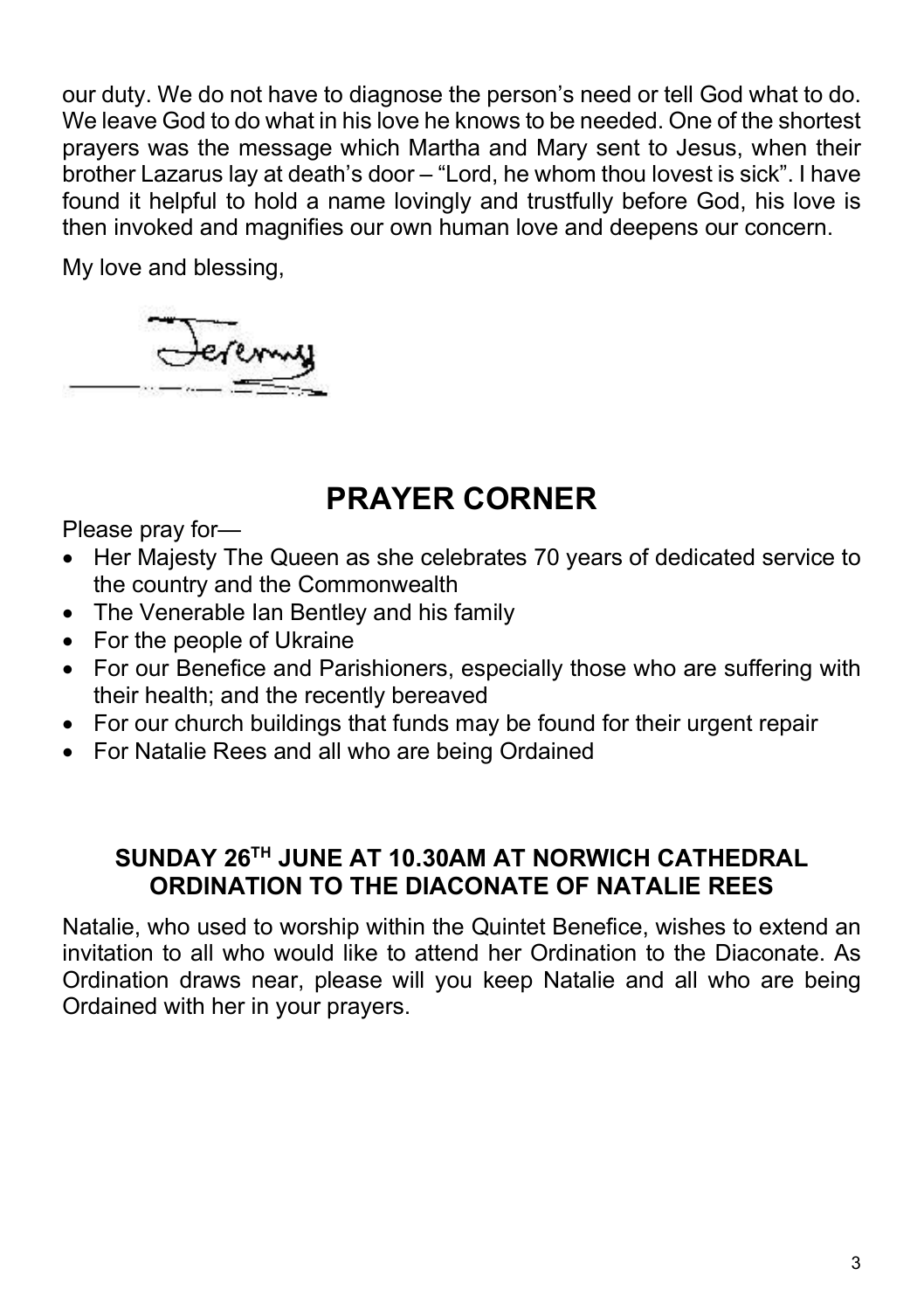

## WILD CHURCH

| WHEN?                                 | Sunday 12th June                                                                                                                                                                                                                                                                                                                                                                                                                                |
|---------------------------------------|-------------------------------------------------------------------------------------------------------------------------------------------------------------------------------------------------------------------------------------------------------------------------------------------------------------------------------------------------------------------------------------------------------------------------------------------------|
|                                       | Time: 2.00pm for a 2.15pm start. Ending at 3.30pm                                                                                                                                                                                                                                                                                                                                                                                               |
| <b>WHERE?</b>                         | Meet on the CHURCH FIELD in front of All Saints<br>Church, Beeston Regis. Some events may include a<br>local eco-walk but our starting point will be the Church<br>Field.                                                                                                                                                                                                                                                                       |
| <b>WHAT IS</b><br><b>WILD CHURCH?</b> | Explore the wonder of God's creation with fun, nature-<br>inspired, activities outdoors. Wild Church provides a space<br>for exploration, connection and reflection. Express your<br>care for creation as an integral part of loving your<br>neighbour. Wild Church supports physical & mental<br>wellbeing.                                                                                                                                    |
| <b>WHO'S IT FOR?</b>                  | Families and children are especially invited. All groups can<br>participate. Children under the age of 7 to be supervised<br>by an adult.                                                                                                                                                                                                                                                                                                       |
| <b>WHAT CAN I</b><br><b>EXPECT?</b>   | We will be outside, so dress in appropriate clothing and<br>footwear for the weather. If there are high winds or<br>thunderstorms, the event will have to be cancelled. There<br>will be shelter indoors if it rains. An indoor toilet is<br>available. Refreshments, including hot drinks and home-<br>made bakes, will be available to purchase. However, the<br>rest of the event will be free. Plenty of car parking in front<br>of church. |
| <b>WHO DO I</b><br><b>CONTACT?</b>    | You can just come along but for any queries in advance,<br>do contact Amanda Wooster, 07985 291930.<br>Offers of voluntary help most welcome                                                                                                                                                                                                                                                                                                    |
| <b>FUTURE DATES</b>                   | Sunday 10 <sup>th</sup> July<br>Time: 2.00pm for a 2.15pm start. Ending at 3.30pm                                                                                                                                                                                                                                                                                                                                                               |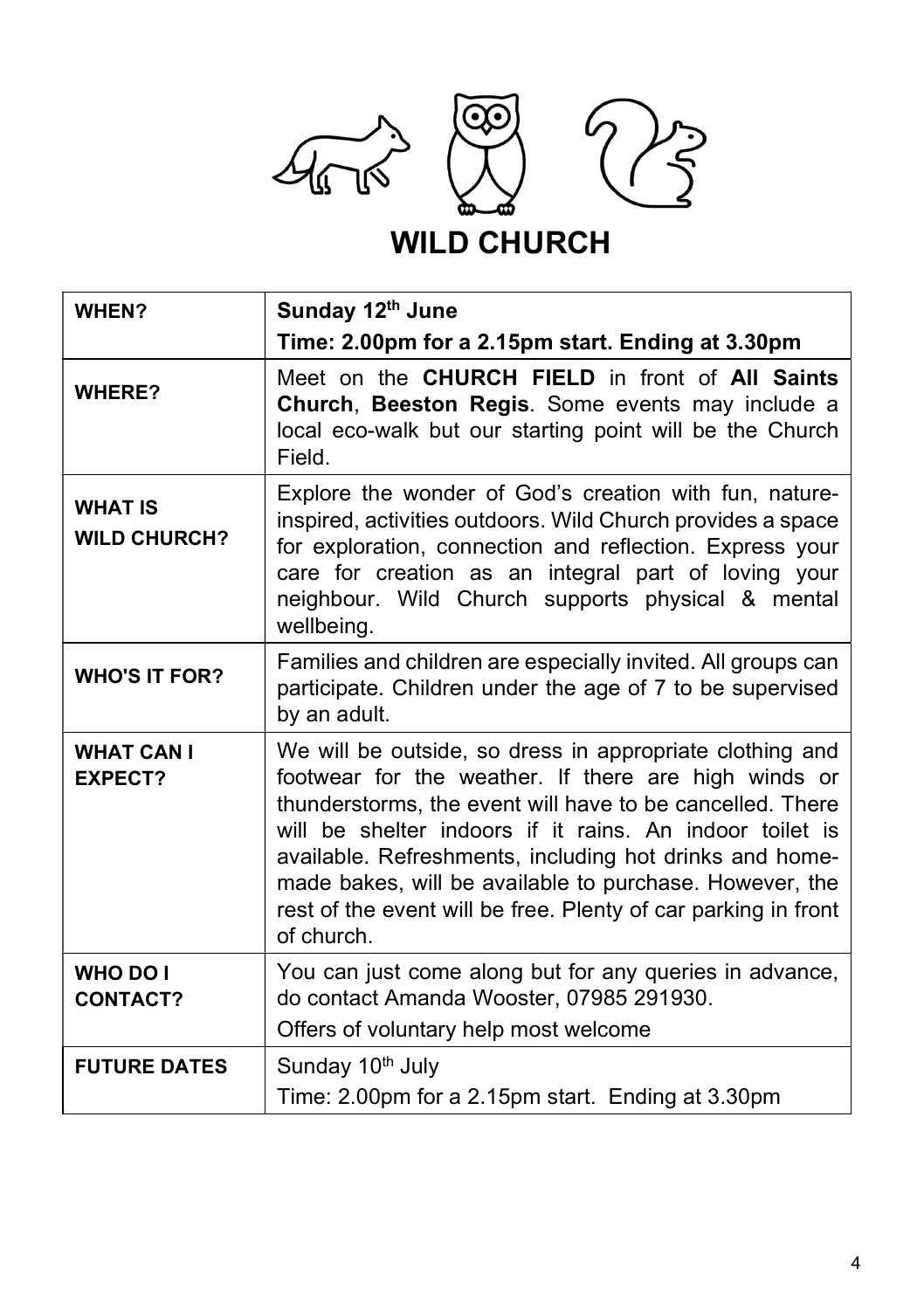## "OPEN THE BOOK" – CHILDRENS' MINISTRY

On the afternoon of Tuesday 3rd May, four of us from the Quintet Benefice's "Open the Book" team went into Gresham Village School to present the story of "Jonah the Groaner" with appropriate costumes and props. We were able to involve seven children to help us – two as sailors in the boat with the captain, two to wave a blue cloth in front of the boat to make a rough sea, one as a tree (who fell over very dramatically on cue), one to dangle the worm and the other to hold a signpost and point to where Jonah went. All the other children were able to participate by making a groaning noise at the relevant times. The whale was effectively represented by a brown play tent with two big eyes which was manipulated to "swim" up to Jonah and cover him over, much to the amusement of the children (and staff). The children listened and watched attentively and seemed to enjoy the story. We concluded with a prayer asking God to help us when we have things to do that we find difficult and invited the children to say "Amen" at the end if they wanted to make it their prayer.

We are open to other members of the Quintet parishes to join our storytelling team for the Autumn term. To remind you, the commitment would be for a 1-hour preparation session every 6-8 weeks during term time, held in Beeston, then two short (20 minute) assemblies at Gresham Village School per term. If you are interested in becoming involved or would like further information, then please contact Amanda Wooster at jawooster20@gmail.com.

#### NORFOLK CHURCHES TRUST BIKE RIDE

This year's bike ride will take place on Saturday  $10<sup>th</sup>$  September from 9.00am to 5.00pm. A fun day out for all, stopping off at as many Churches and Chapels as you can! Pump up your tyres, dust off your walking boots, pack a picnic and plan a route from your own door to visit as many of the most beautiful churches in Norfolk as you can.

PLUS THERE IS A CHANCE TO WIN £1,000 FOR OUR CHURCH by becoming the Parish with the most improved amount of money raised.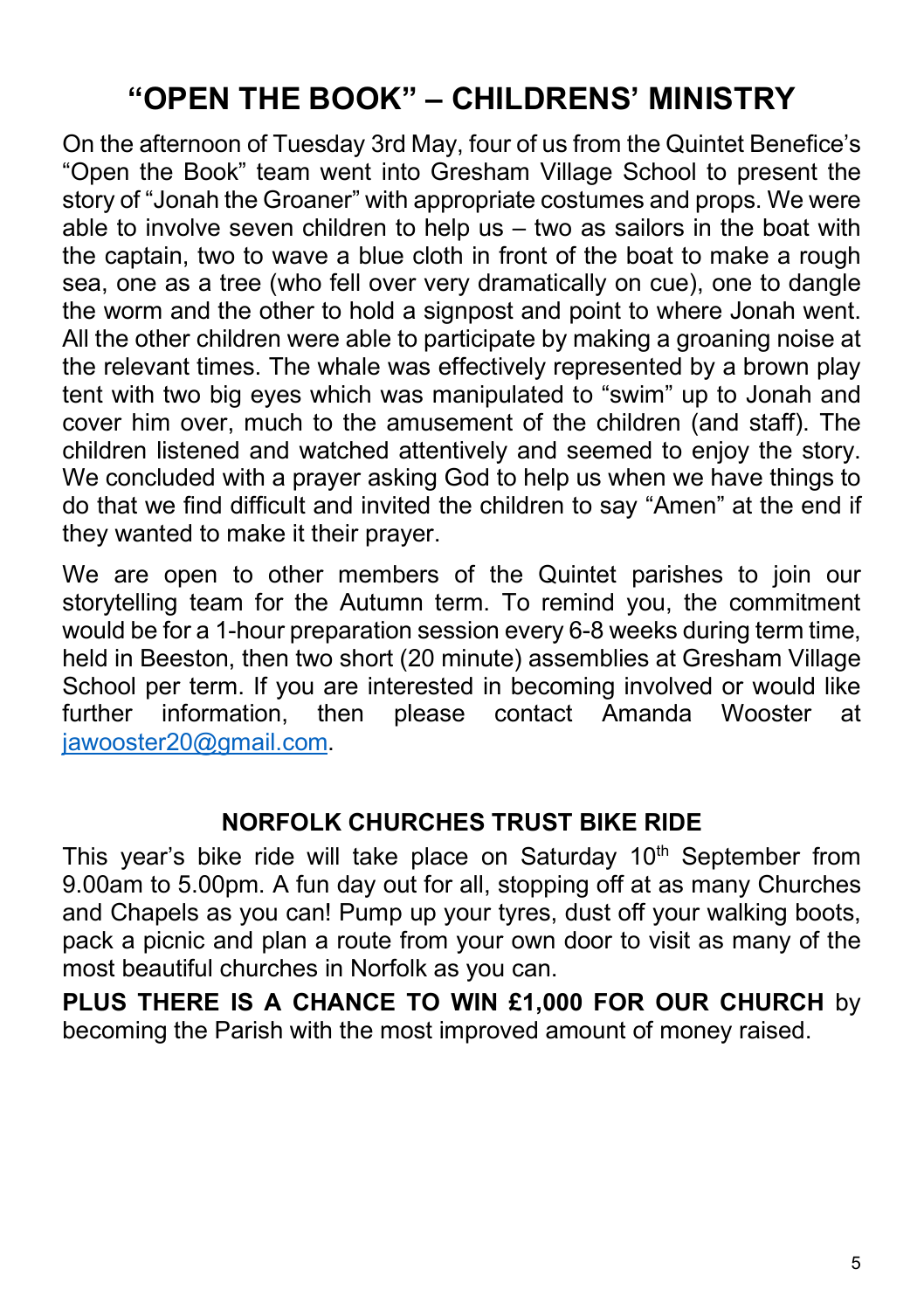## SUNDAY SERVICES IN THE BENEFICE FOR JUNE

|                                            | Sunday<br>5 <sup>th</sup> June<br><b>Pentecost</b><br>(Red) | Sunday<br>12 <sup>th</sup> June<br><b>Trinity Sunday</b><br>(White) | Sunday<br>19 <sup>th</sup> June<br><b>Trinity 1</b><br>(Green) | Sunday<br>26 <sup>th</sup> June<br><b>Trinity 2</b><br>(Green) |
|--------------------------------------------|-------------------------------------------------------------|---------------------------------------------------------------------|----------------------------------------------------------------|----------------------------------------------------------------|
| St John the<br><b>Baptist</b><br>Aylmerton |                                                             | 9.15am<br>Eucharist                                                 |                                                                | $9.15$ am<br>Patronal<br>Festival<br>Eucharist                 |
| <b>All Saints</b><br><b>Beeston Regis</b>  | 9.15am<br><b>Eucharist BCP</b><br>6.00pm<br>Hymns & Pimms   | 11.00am<br>Eucharist                                                | 11.00am<br>Morning<br>Prayer                                   | 11.00am<br>Eucharist                                           |
| St Andrew's<br><b>East Runton</b>          | 9.15am<br>Eucharist                                         | 9.15am<br>Morning<br>Prayer                                         | 9.15am<br>Eucharist                                            | $9.15$ am<br>Eucharist                                         |
| <b>Holy Trinity</b><br><b>West Runton</b>  | 11.00am<br>Sunq<br>Eucharist                                | 11.00am<br>Sunq<br>Eucharist                                        | 11.00am<br>Sung<br>Eucharist                                   | 11.00am<br>Sung<br>Eucharist                                   |
| <b>All Saints</b><br>Gresham               | 11.00am<br>Eucharist                                        |                                                                     |                                                                |                                                                |

#### CONFIRMATION CLASSES

Confirmation can be an important part of a lifetime journey of faith as a follower of Jesus Christ. We are thinking of running some confirmation classes and so, if anyone is interested, please let Jeremy know.

#### **CORONAVIRUS**

To protect each other, and particularly those who are clinically vulnerable, we are asking that everyone who attends Church continues to wear a face covering and, where possible, to maintain social distancing.

Communion will continue to only be given as bread, and the priests will continue the rigorous hygiene protocols that are in place including the wearing of a face covering when distributing the bread.

For those who feel that they would still prefer to join us from home, we will, for the present, continue to live stream West Runton's weekly service.

## READINGS FOR JUNE – YEAR C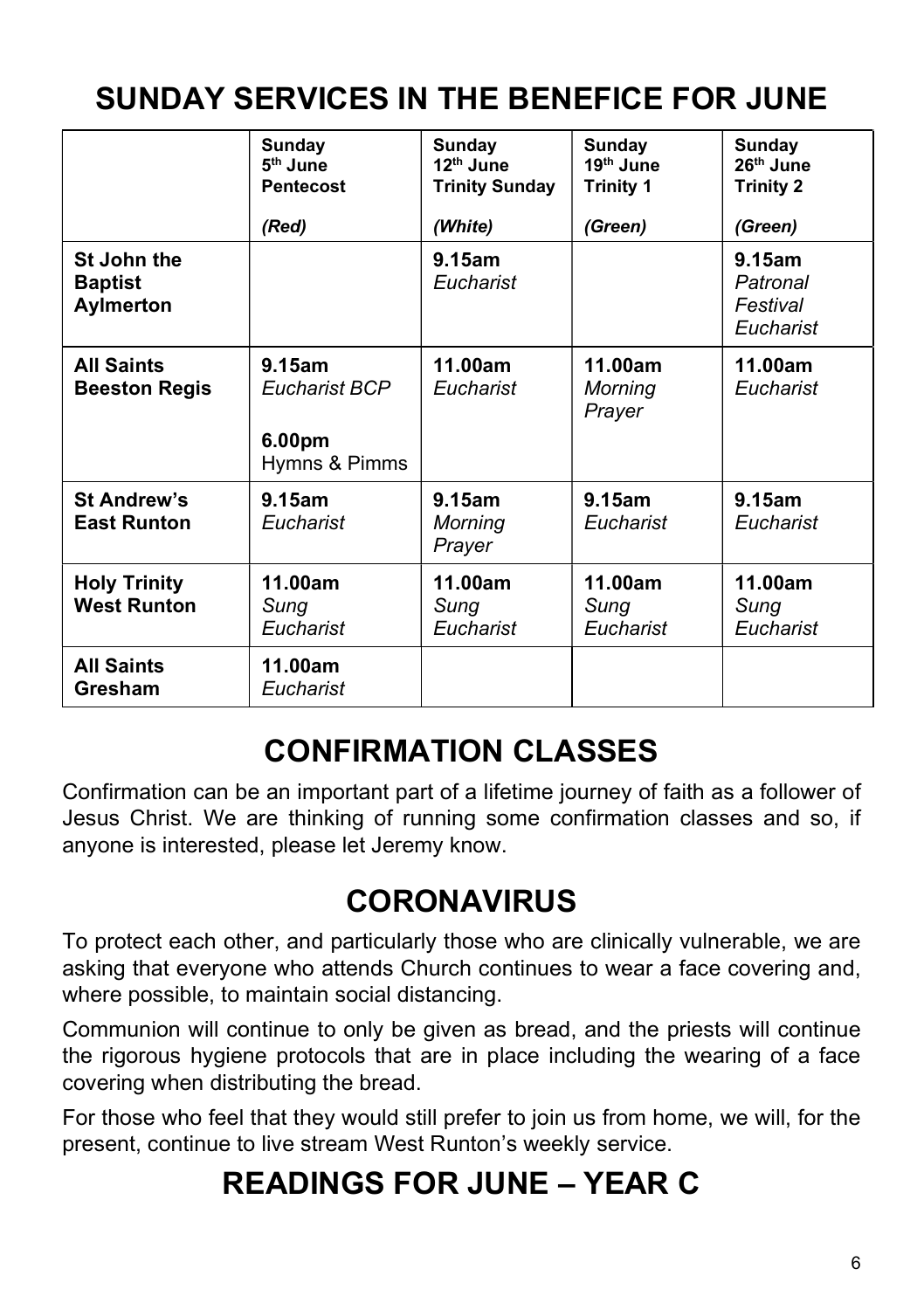| Sunday<br>5 <sup>th</sup> June<br><b>Pentecost</b>              | Acts<br>$2.1 - 21$                    | <b>Romans</b><br>$8.14 - 17$       | John<br>$14.8 - 17$ |
|-----------------------------------------------------------------|---------------------------------------|------------------------------------|---------------------|
| <b>Sunday</b><br>12 <sup>th</sup> June<br><b>Trinity Sunday</b> | <b>Proverbs</b><br>$8.1 - 4, 22 - 31$ | <b>Romans</b><br>$5.1 - 5$         | John<br>16.12-15    |
| Sunday<br>19th June<br><b>Trinity 1</b>                         | Isaiah<br>$65.1 - 9$                  | <b>Galatians</b><br>3, 23-end      | Luke<br>$8.26 - 39$ |
| Sunday<br>26 <sup>th</sup> June<br><b>Trinity 2</b>             | 1 Kings<br>19. 5-16, 19-end           | <b>Galatians</b><br>$5.1, 13 - 25$ | Luke<br>9.51-end    |

## SAFEGUARDING, HELP AND ADVICE

We take safeguarding very seriously at all of the Benefice Churches and care about all those we seek to serve within our churches and our communities.

We conform to the policy of Norwich Diocese which can be found at https://www.dioceseofnorwich.org/about/safeguarding

If you believe that either yourself or someone you know may be at risk of harm or neglect, please contact Rev. Jeremy to discuss your concerns and what the next steps might be.

Alternatively, you may contact the Norwich Diocese Safeguarding Team by email: safeguarding@dioceseofnorwich.org or by telephone: 01603 882345.

If you or someone you know is in immediate danger of being harmed then please call 999 to be advised by the emergency services.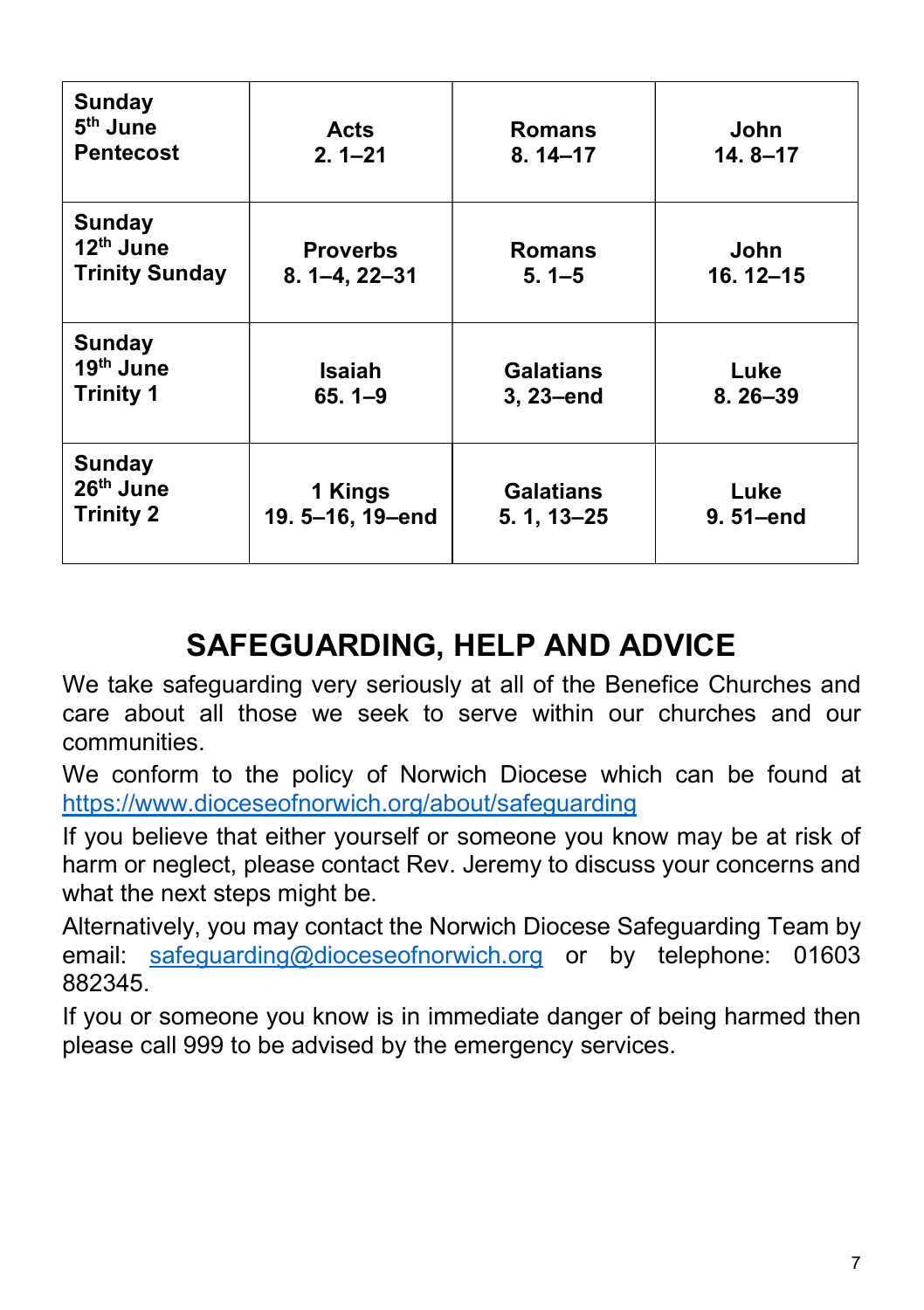

WHAT'S ON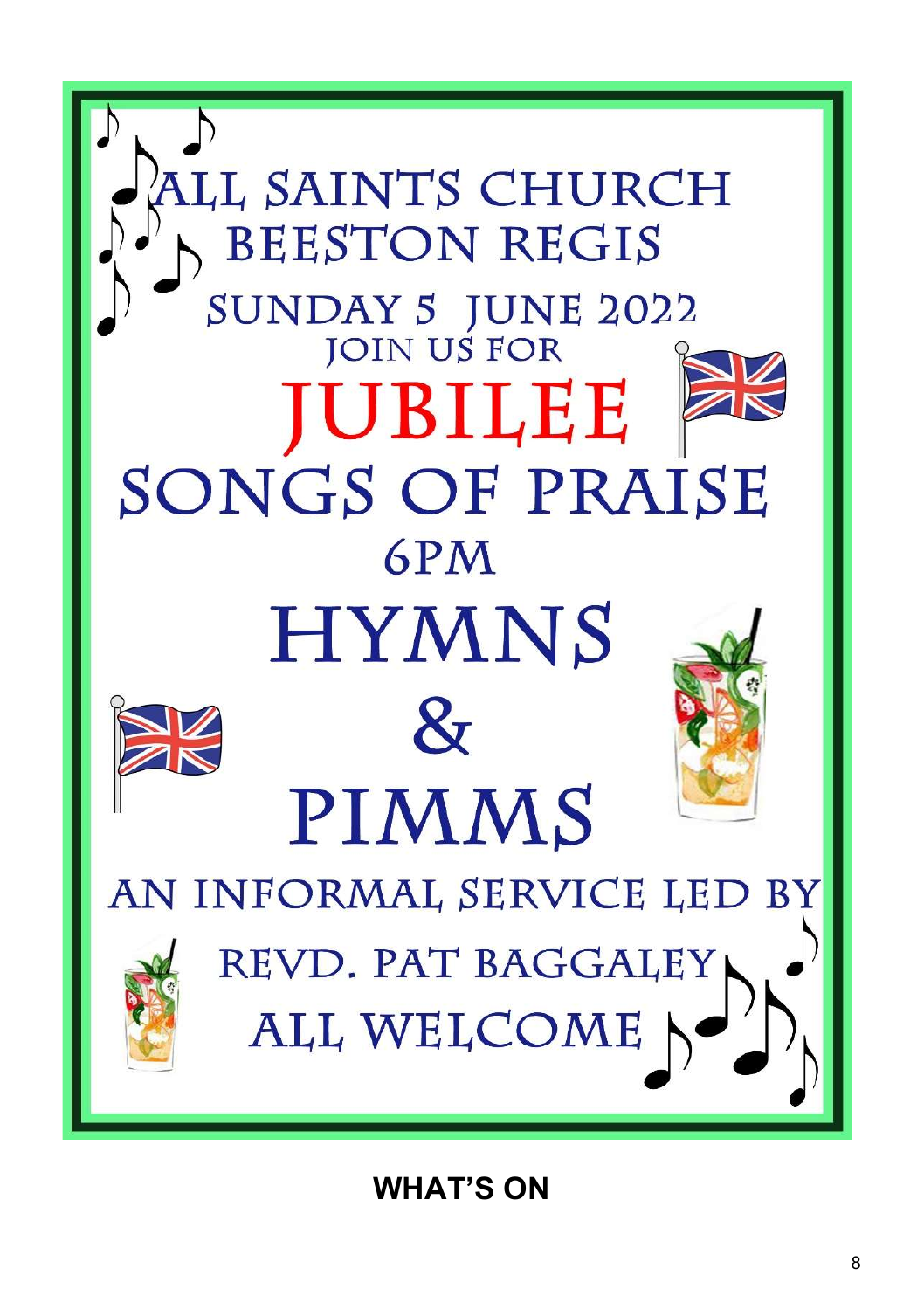| <b>DATE</b>                                        | <b>VENUE AND EVENT</b>                                                                                                                                                                                                                                                                                                    |
|----------------------------------------------------|---------------------------------------------------------------------------------------------------------------------------------------------------------------------------------------------------------------------------------------------------------------------------------------------------------------------------|
| <b>WEDNESDAY</b><br>1 <sup>ST</sup> JUNE<br>2.00PM | <b>NORTH NORFOLK</b><br><b>CLASSIC VEHICLE CLUB RALLY</b><br>of Classic, Collectible, Unusual<br>Rally<br>and<br>Interesting vehicles, arriving on the Church Field<br>at All Saints, Beeston Regis at about 2.00pm.<br>Cream Teas, Ice Cream and other refreshments<br>will be available.                                |
| <b>THURSDAY</b><br>2 <sup>ND</sup> JUNE<br>2.30PM  | WALSINGHAM CELL OF OUR LADY AND<br><b>HOLY TRINITY</b><br>The Walsingham Cell will meet in the Church Hall,<br>West Runton when we welcome as our Speaker,<br>Reverend Canon Martin Smith. All are welcome to<br>attend.                                                                                                  |
| <b>FRIDAY</b><br>3RD JUNE<br>10.00AM-12 NOON       | <b>COFFEE MORNING</b><br><b>CHURCH HALL, WEST RUNTON</b><br>Come and enjoy a coffee and a chat and raise<br>some funds for the church. All welcome!                                                                                                                                                                       |
| <b>SATURDAY</b><br>4TH JUNE<br>10.00AM-12 NOON     | <b>JUBILEE COFFEE MORNING</b><br><b>VILLAGE HALL, EAST RUNTON</b><br>Homemade cakes, raffles and much more.<br>Come along and share in the celebrations!                                                                                                                                                                  |
| <b>FRIDAY</b><br>10TH JUNE<br>10.00AM-12 NOON      | <b>COFFEE MORNING</b><br><b>CHURCH HALL, WEST RUNTON</b><br>Come and enjoy a coffee and a chat and raise<br>some funds for the church. All welcome!                                                                                                                                                                       |
| <b>SUNDAY</b><br>12TH JUNE<br>2.00PM FOR 2.15PM    | <b>WILD CHURCH, CHURCH FIELD</b><br>ALL SAINTS, BEESTON REGIS<br>Explore the wonder of God's creation with fun<br>nature-inspired activities outdoors. Wild Church<br>provides a space for exploration, connection, and<br>reflection.<br>Express your care for creation as an integral part<br>of loving your neighbour. |
| <b>FRIDAY</b><br>17TH JUNE<br>10.00AM-12 NOON      | <b>COFFEE MORNING</b><br><b>CHURCH HALL, WEST RUNTON</b>                                                                                                                                                                                                                                                                  |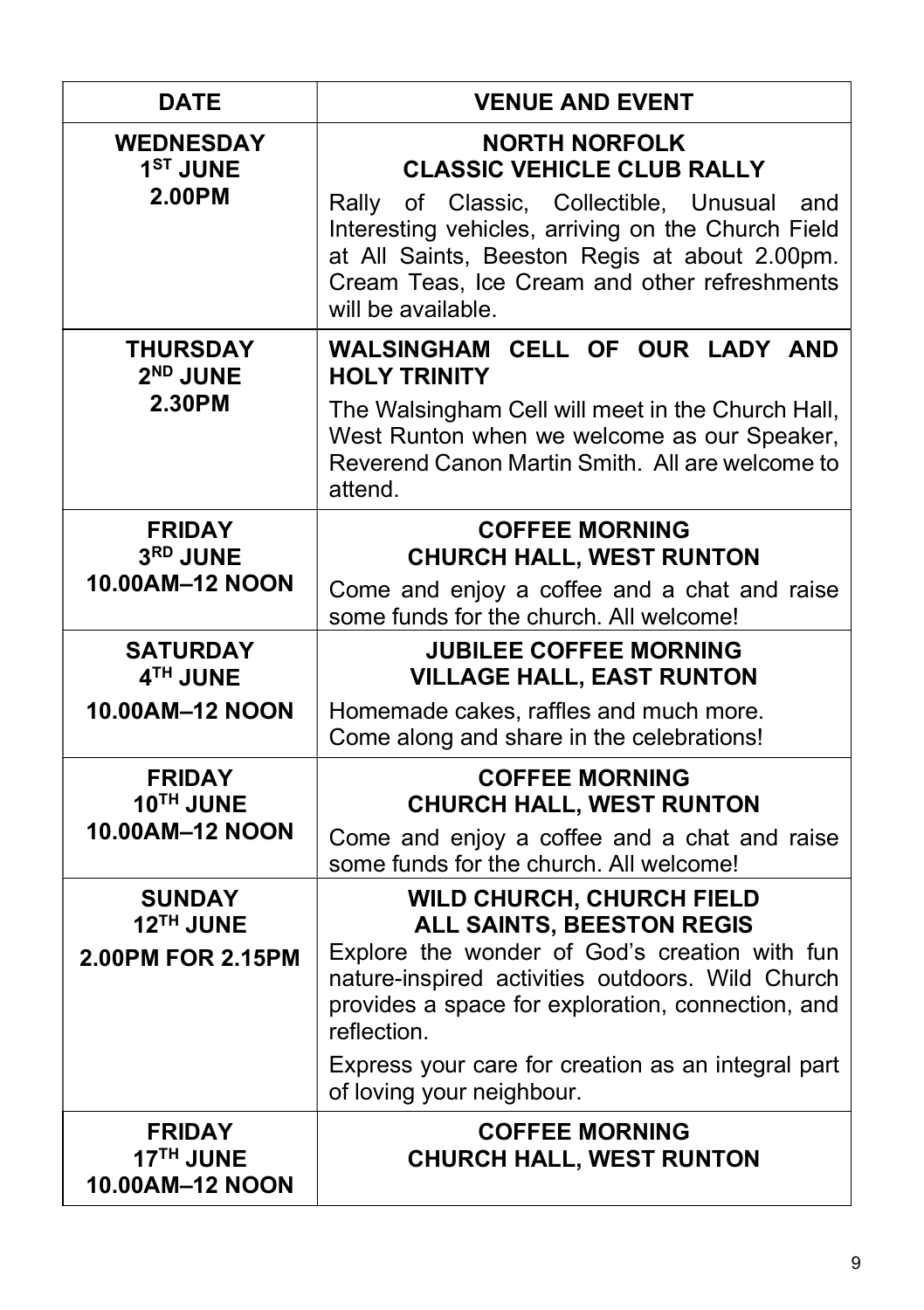| <b>DATE</b>                                     | <b>VENUE AND EVENT</b>                                                                                                                                        |
|-------------------------------------------------|---------------------------------------------------------------------------------------------------------------------------------------------------------------|
| <b>FRIDAY</b><br>24TH JUNE<br>10.00AM-12 NOON   | Come and enjoy a coffee and a chat and raise<br>some funds for the church. All welcome!                                                                       |
| <b>SUNDAY</b><br>10TH JULY<br>2.00PM FOR 2.15PM | <b>WILD CHURCH, CHURCH FIELD</b><br><b>ALL SAINTS, BEESTON REGIS</b><br>Explore the wonder of God's creation with fun<br>nature-inspired activities outdoors. |
|                                                 | Wild Church provides a space for exploration,<br>connection, and reflection.                                                                                  |
|                                                 | Express your care for creation as an integral part<br>of loving your neighbour.                                                                               |

#### NEWS FROM THE QUINTET BENEFICE

#### AYLMERTON

Cromer Food Bank — We continue to collect food for the Cromer Food Bank. Food parcels are needed now more than ever. Dried goods such as pasta, long life milk, tea, coffee, and tinned goods are always in demand. Contributions can be left in the basket in Church any day and will be delivered to the Food Bank weekly. If you find it difficult to get to the Church then please contact Connie on 01263 837647 and she will be happy to arrange to collect the goods.

#### BEESTON REGIS

Wild Church – What a wonderful afternoon we enjoyed on Sunday  $8<sup>th</sup>$  May for our second Wild Church at Beeston. The sun shone on us warmly and the North Sea wind blew us about! With National Gardening week just concluding and Mental Health Awareness just beginning, we took ourselves off to do some mindful gardening to boost our emotional and social wellbeing. We planted a wildflower patch in the churchyard to keep the local bees fed all summer. Our Rector, Jeremy, blessed our own little creation and we now pray for a few rainy days so the seeds take root. Local "Barry the Bee" from West Norfolk & Kings Lynn Beekeepers' Association joined us with his wife, Jan, in going "wild about bees". We had some hilarious moments making up our own "waggle dance", mimicking the bees! A Bee Trail round the Church Field gave us plenty of challenges and exercise and was rewarded with late chocolate Easter eggs. Barry's wife, Jan, helped the children make beeswax candles as mementos to take away. Blossom, the vintage travelling caravan cafe, kept us beautifully fed and watered throughout, thanks to owner Victoria and husband, Steve. It was